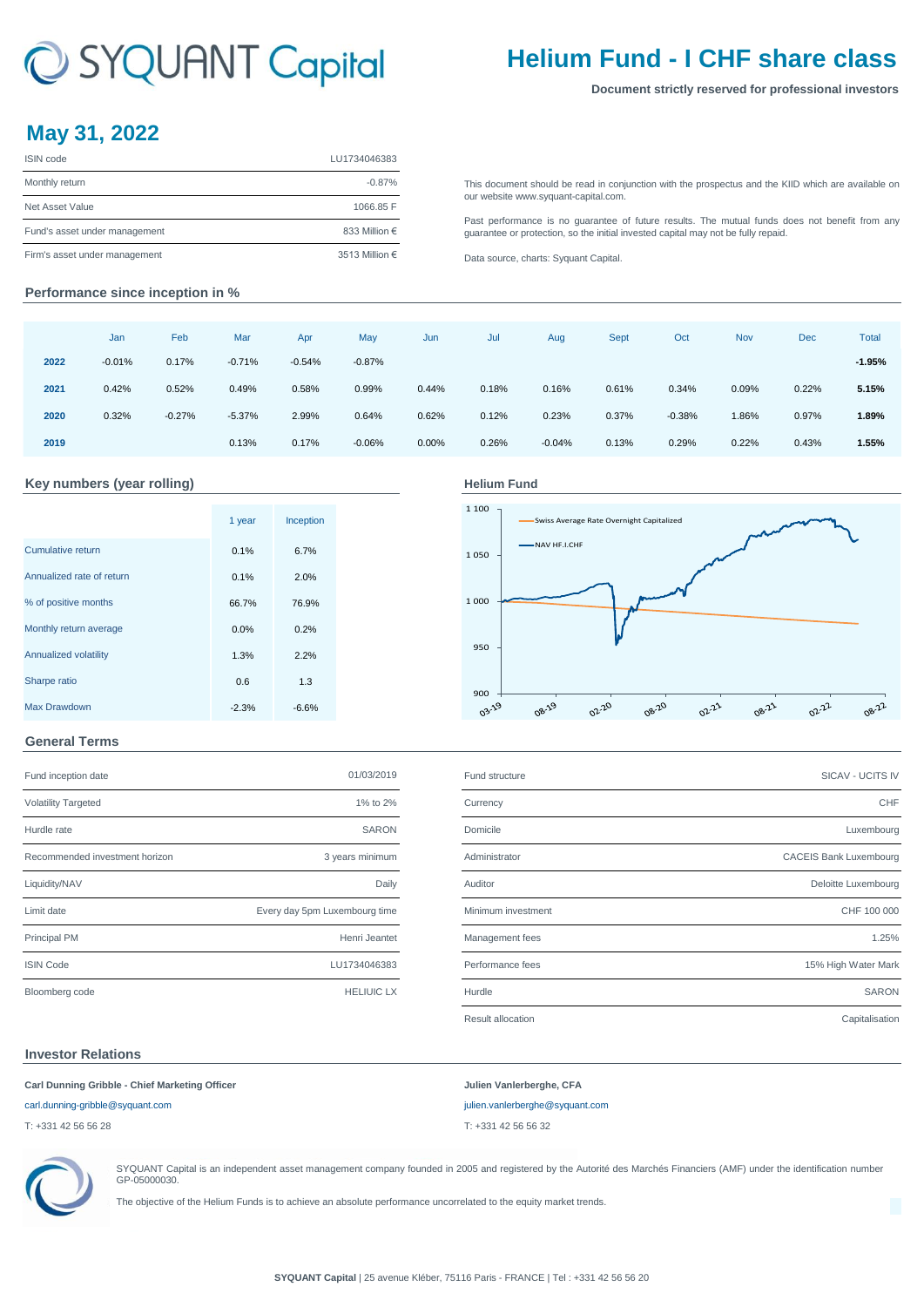# C SYQUANT Capital

## **Helium Fund - I CHF share class**

#### **Document strictly reserved for professional investors**

### **May 31, 2022**

| <b>ISIN</b> code              | LU1734046383           |
|-------------------------------|------------------------|
| Monthly return                | $-0.87%$               |
| Net Asset Value               | 1066.85 F              |
| Fund's asset under management | 833 Million $\epsilon$ |
| Firm's asset under management | 3513 Million €         |

[This](http://www.syquant-capital.fr/publications-syquant-capital.php) [document](http://www.syquant-capital.fr/publications-syquant-capital.php) [should](http://www.syquant-capital.fr/publications-syquant-capital.php) be read in [conjunction](http://www.syquant-capital.fr/publications-syquant-capital.php) with the prospectus and the KIID which are available on [our website ww](http://www.syquant-capital.fr/publications-syquant-capital.php)w.syquant-capital.com.

[Past](http://www.syquant-capital.fr/publications-syquant-capital.php) [performance](http://www.syquant-capital.fr/publications-syquant-capital.php) is no [guarantee](http://www.syquant-capital.fr/publications-syquant-capital.php) of future results. The mutual funds does not benefit from any [guarantee or p](http://www.syquant-capital.fr/publications-syquant-capital.php)rotection, so the initial invested capital may not be fully repaid.

[Data source, c](http://www.syquant-capital.fr/publications-syquant-capital.php)harts: Syquant Capital.

#### **Disclaimer**

The information contained in this document does not constitute any recommendation or investment proposal. This material has been prepared for informational purposes only. This document is neither an offer to sell nor a solicitation of an offer to buy any securities or other investment product described herein.

Product(s) described herein is/are not available to all persons in all geographic locations. There are significant risks associated with investment in the Fund. Investment may not be suitable for all investors and is intended for sophisticated investors who have fully understood the risks associated with such an investment and can accept a substantial or complete loss of their investment.

Each prospective investor should review the Prospectus of the Fund which contains important information concerning risk factors, past performance and material aspects of the Fund and which must be read carefully before any decision to invest is made.

Past performance is not a guarantee of future results and no assurance can be given that product(s) described herein will yield favourable investment results or that the Fund's investment objectives will be achieved or that the investor will receive a return of all or part of their investment.